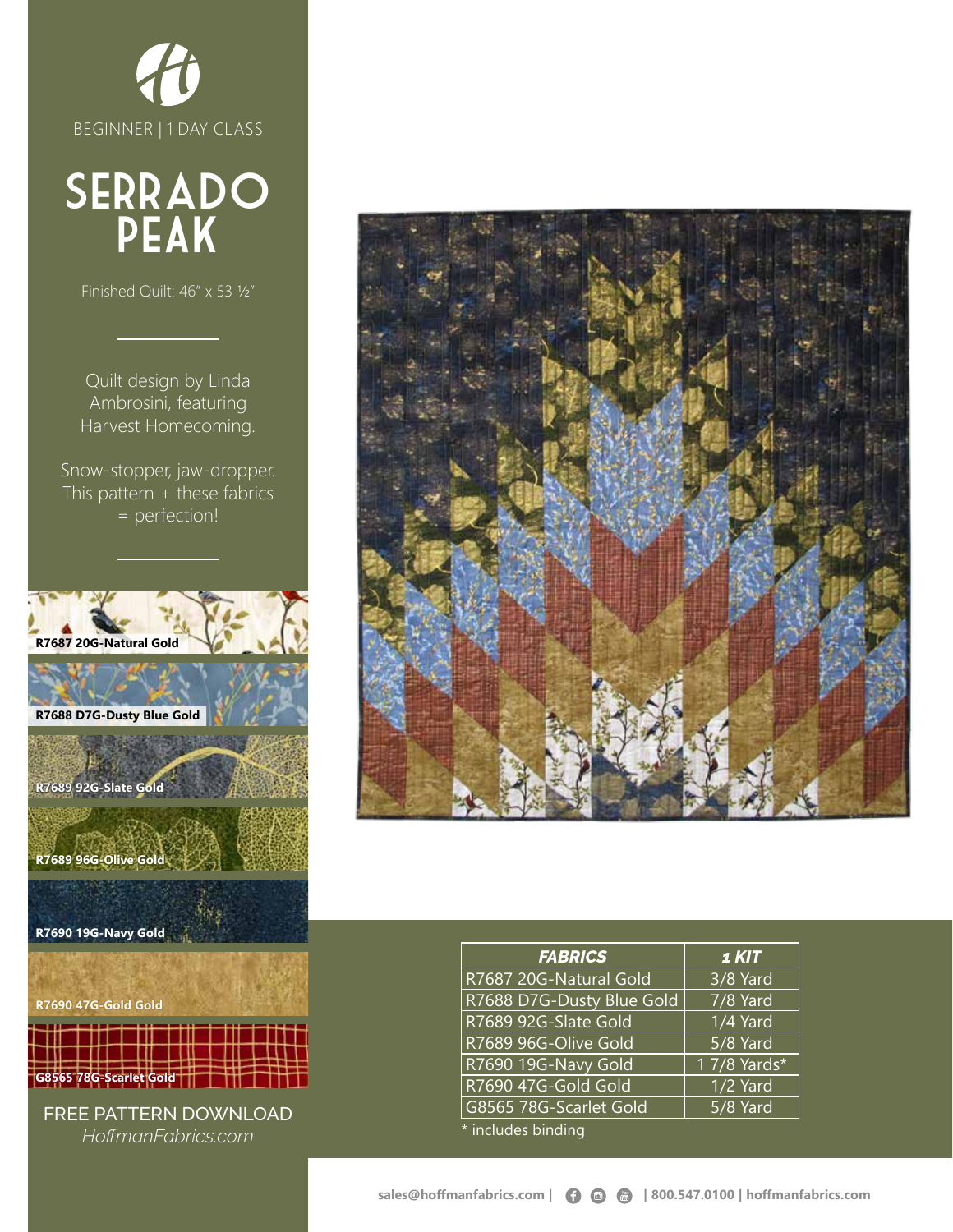## **Serrado Peak**

Finished Size 48 by 60 inches

By Linda Ambrosini

Indian Summer is in full swing and it is time to bring in the harvest. In honor of this season we wanted to create a Native American blanket themed quilt. Can you imagine the birds out in the fields searching for grain?

Note: This quilt was designed using a ¼ inch seam allowance unless otherwise noted.

#### **Fabric Requirements:**

| 1⁄4 yd           | R7689 | Slate Gold           |                    |
|------------------|-------|----------------------|--------------------|
| $3/8$ yd         | R7687 | <b>Natural Gold</b>  |                    |
| $\frac{1}{2}$ yd | R7690 | Gold Gold            |                    |
| $5/8$ yd         | G8565 | <b>Scarlett Gold</b> |                    |
| $7/8$ yd         | R7688 | Dusty Blue Gold      |                    |
| $5/8$ yd         | R7689 | Olive Gold           |                    |
| $17/8$ yd        | R7690 | Navy Gold            | (includes binding) |

#### **Cutting Instructions:**

This quilt is constructed in vertical rows. It is a mirror image of itself reflected around its vertical center line. If you cut the fabric in pairs with their wrong sides together, the 45 degree angle cuts will create 2 blocks that are reflections of each other. Thus, as you are cutting you create both sides of the quilt!

There are 4 block sizes within the design of the quilt plus the Navy Gold background. They are all 4 ½ inches wide, have 45 degree angles and are of varying lengths. Please note the Natural Gold – birds- and the Dusty Blue Gold – grain- are directional. For these we will be cutting the same shapes as the other blocks, but in a different orientation.

Block A, reflection not shown



I-------4 5/8 in ----I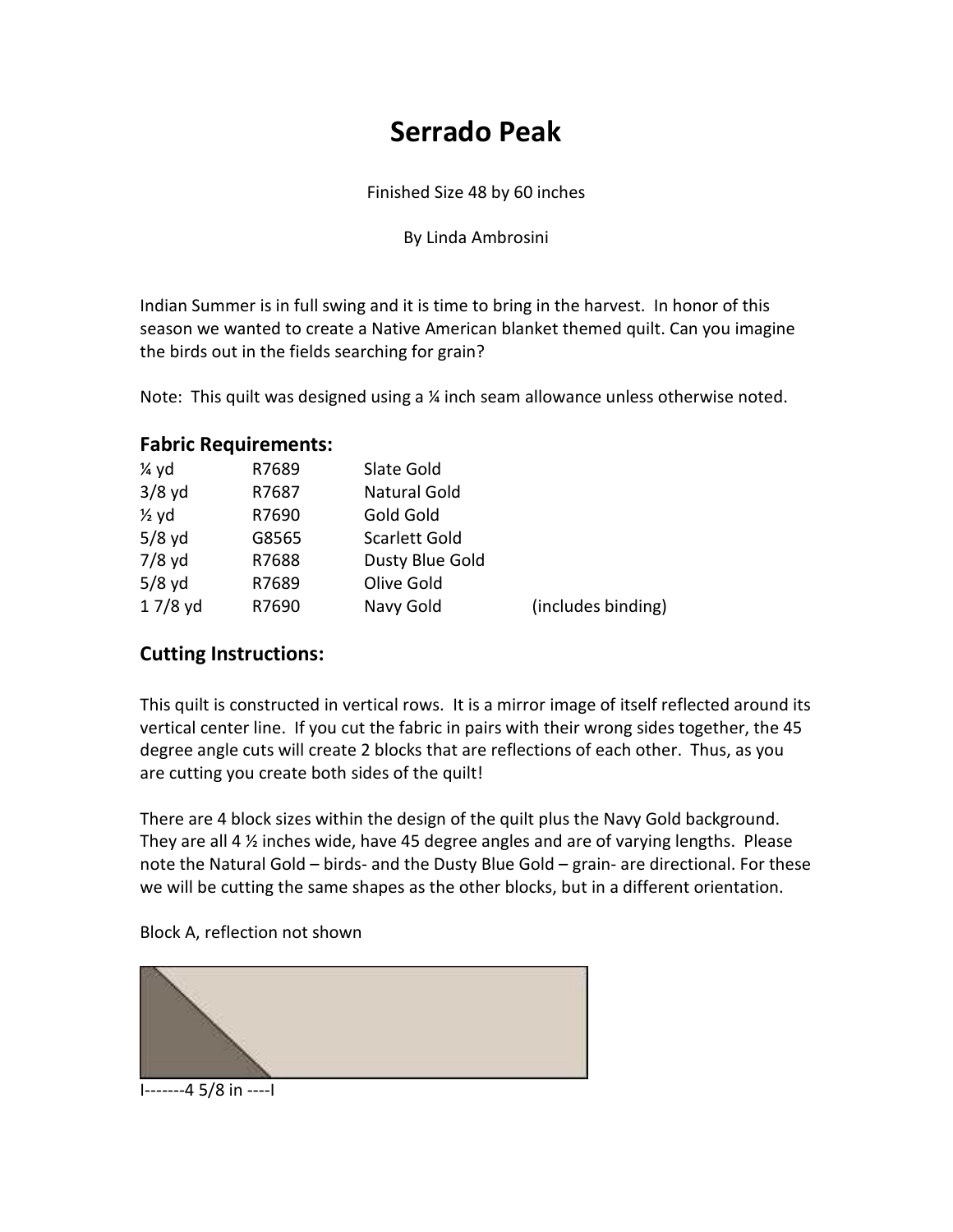#### Block B, reflection not shown



Block C, reflection not shown



Block D, reflection not shown



Fabric cuts needed: I am starting from the bottom/center of the quilt. See the colored printout below or the quilt's photograph.

R7689 Slate Gold – Cut  $1 - 4$  % by width of fabric (WOF) strip. Fold in half with the selvages together. Start from the selvage side and remove the selvages with a 90 degree trueing cut. You will be cutting 2 units at a time, mirrored image pairs. Cut 1 – Block A and 1 - Block B. Since you are cutting through 2 layers you get 2 block A's and 2 block B's. As you make your cuts, please start laying out in rows. See the full quilt diagram The A blocks will be at the bottom of rows 5 and 8, please orient the angle properly. The B blocks will be at the bottom of rows 6 and 7.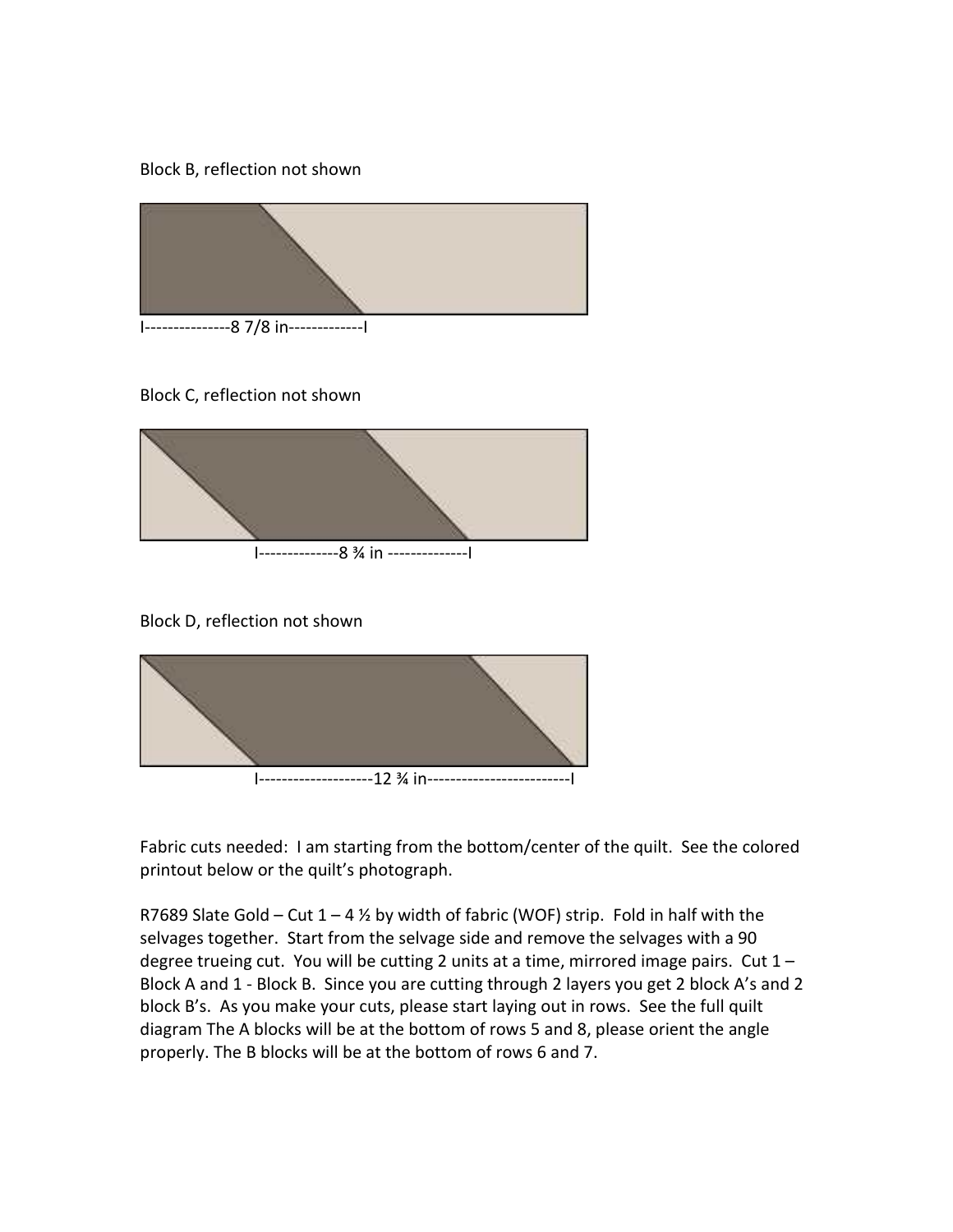R7687 Natural Gold (Birds) - This fabric is directional, to keep the birds standing up we will cut the pairs parallel to the selvage of the fabric. Cut 4 pairs of fabric 4  $\frac{1}{2}$  by 13  $\frac{1}{2}$ inches (3/8 yd). From the first pair cut 1 set of block A's, the second pair a set of block B's and from the last 2 pairs you will cut 2 sets of block C's. Layout in rows 4, 5, 6, 7, 8, and 9

R7690 Gold Gold - Cut 3 strips 4  $\frac{1}{2}$  inches by WOF. From these 3 strips cut 1 set of block A's. 1 set of block B's and 4 sets of block C's Locate the blocks in their proper places in rows 1 thru 6.

R8565 Scarlet Gold – Cut 3 strips 4  $\frac{1}{2}$  inches by WOF. Cut 6 sets of block C. Continue laying out the blocks with their proper orientation.

R 7688 Dusty Blue Gold (Grain) – This fabric is also directional so we will cut the fabric parallel to its selvage. Cut 4 sets of 4  $\frac{1}{2}$  by 31  $\frac{1}{2}$  inches (7/8 yd). From one set, cut a pair of block D's. From the remaining 3 sets cut 5 pair of block C's. You will be able to get two sets of block C from each 31  $\frac{1}{2}$  inch strip. Layout with your other blocks. Those larger block D's are in rows 5 and 6. Make sure all the grain is standing up so those birds can find it.

R 7689 Olive Gold - Cut 4 strips 4 ½ inches by WOF. Cut 2 sets of block D and 4 sets of block C. Continue laying out the blocks in their proper row. The longer block D's are in rows 5, 6, 7, and 8.

R7690 Navy Gold – This is the background fabric as well as the binding. For the background, cut  $8 - 4 \frac{1}{2}$  by WOF strips. Open up the fabric across the full width and place 2 strips with wrong sides together creating 4 pairs. Cut these pairs by first making a truing cut along the right hand side at 90 degrees to the edge to remove the selvage.

-For rows 1 and 12, cut the first pair at a 45 degree angle at 36 7/8 inches from this trueing cut. This will be cut like blocks A and B just much longer. Place in the proper orientation in rows 1 and 12.

-For rows 2 and 11, take a second set and cut the 45 degree angle at 32 7/8 inches from the trueing cut. Place properly in rows 2 and 11.

-We can get rows 3 and 10 as well as 6 and 7 from 1 set of background strips. The cut for rows 3 and 10, again at 45 degrees, is 28 7/8 inches from the trueing cut. Then square off the angle cut to 90 degrees and cut the background pieces for rows 6 and 7 at 45 degrees, 8 7/8 inches from this 90 degree cut. Place all 4 sections into their correct rows.

-With the remaining set of background fabric, we will cut for rows 4 and 9 and 5 and 8. Rows 4 and 9 are cut at 24 7/8 inches from the squared edge and rows 5 and 8 are cut at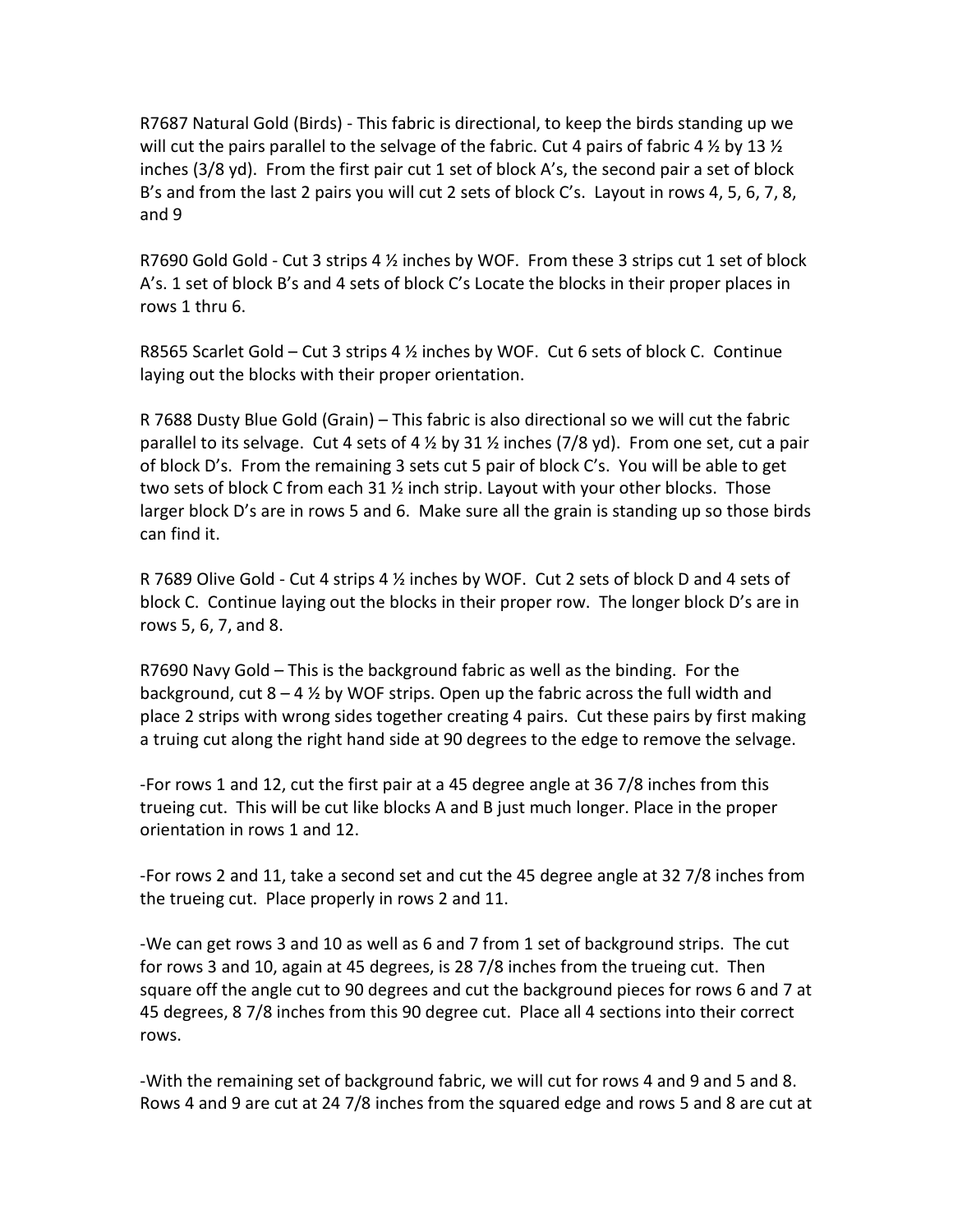16 7/8 inches after squaring. Lay out each cut piece into their appropriate rows. This cut is a bit tight. If needed, cut an extra 4  $\frac{1}{2}$  by WOF strip and fold in half (selvages together) and cut the sections for rows 5 and 8.

### **Sewing Instructions:**

Your entire quilt is now cut and laid out. Sew the sections in each vertical row together and then sew all 12 rows together taking the time to match those angled seams perfectly.

#### **Quilt and Bind**